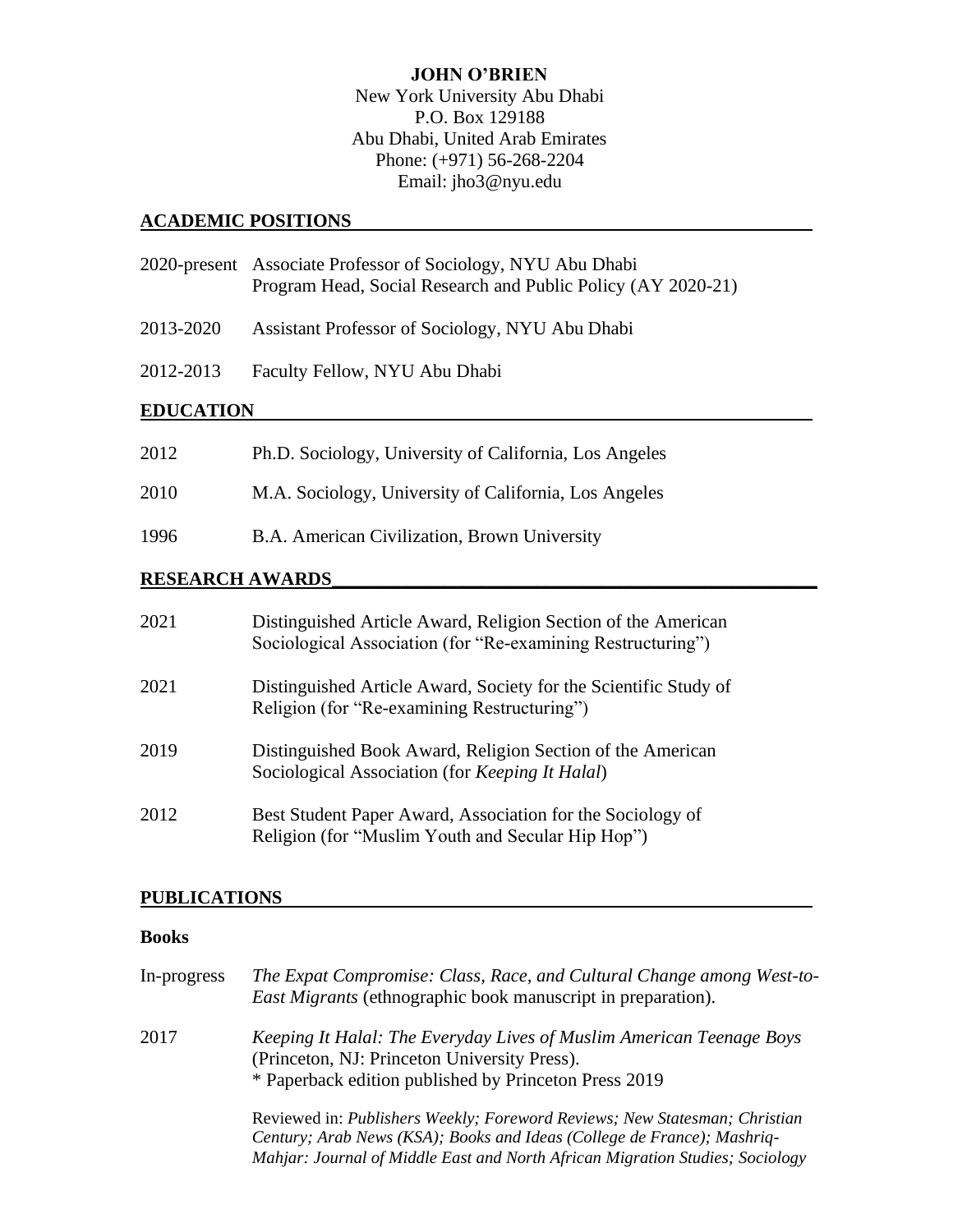*of Religion; Reading Religion (AAR); American Journal of Sociology; Journal of Global Analysis; Fieldwork in Religion*.

Featured in: *Religious Dispatches; Political Theology; HEPPAS Books; Gulf News; Diffused Congruence; WFAN/WXRK (NYC); KPFA (CA); Keeping Democracy Alive (NY); Kansas Public Radio; KCBX (CA); WGVU (NPR, MI); KVON (CA); Jefferson Public Radio (OR); WUML (MA); Conversations Live!; Religion Watch (Baylor U); Publishers Weekly; Chronicle of Higher Education; Maydan Institute; Islam and Muslim Societies Journal; Annex Sociology Podcast.*

Panel Discussions: Author-Meets-Critics, Association for the Sociology of Religion Annual Meeting (Philadelphia, PA – Aug 12, 2018); Book Review Colloquium on Islamic & Middle East Studies (George Mason University – Oct 11, 2018); Author-Meets-Critics, Eastern Sociological Society Annual Meeting (Boston, MA – Mar 14, 2019).

## **Articles and Book Chapters**

| 2021 | Al-Dabbagh, May and John O'Brien. "Letter to a Young Ethnographer of<br>the Global South: Key Considerations for Fieldwork and Theorizing."<br>Contexts 20(1): 76-76. (special issue on "Ethnographies of the Global<br>South," edited by Victoria Reyes and Marco Garrido).                                                     |
|------|----------------------------------------------------------------------------------------------------------------------------------------------------------------------------------------------------------------------------------------------------------------------------------------------------------------------------------|
| 2020 | Abdelhadi, Eman and John O'Brien. "Perceived Group Deprivation and<br>Intergroup Solidarity: Muslims' Attitudes towards other Minorities in the<br>United States." Religions 11 (11): 1-30 (special issue on "The Complexity"<br>of Religious Inequality," edited by Melissa Wilde).                                             |
| 2020 | O'Brien, John and Eman Abdelhadi. "Re-examining Restructuring:<br>Racialization, Religious Conservatism, and Political Leanings in<br>Contemporary American Life." Social Forces 99(2): 474-503.                                                                                                                                 |
| 2015 | O'Brien, John. "Individualism as a Discursive Strategy of Action:<br>Autonomy, Agency, and Reflexivity Among Religious Americans."<br>Sociological Theory 33(2): 1-27.                                                                                                                                                           |
| 2013 | O'Brien, John. "Muslim Youth and Secular Hip Hop: Manifesting 'Cool<br>Piety' Through Musical Practices." Poetics 41: 99-121.                                                                                                                                                                                                    |
| 2013 | O'Brien, John and Besheer Mohamed. "Using Sociology to Counter<br>Stereotypes: The Case of American Muslims" In Sociologists in Action:<br>Sociology, Social Change, and Social Justice, 2 <sup>nd</sup> edition, edited by Shelley<br>White, Kathleen Odell Korgen, and Jonathan White. Pine Forge Press:<br>Thousand Oaks, CA. |
| 2011 | O'Brien, John. "Spoiled Group Identities and Backstage Work: A Theory<br>of Stigma Management Rehearsals." Social Psychology Quarterly 74(3):<br>291-309.                                                                                                                                                                        |
| 2011 | Mohamed, Besheer and John O'Brien [equal co-authorship]. "Ground Zero<br>of Misunderstanding: How (Not) to Talk about Islam in America."<br>Contexts 10(1): 62-4.                                                                                                                                                                |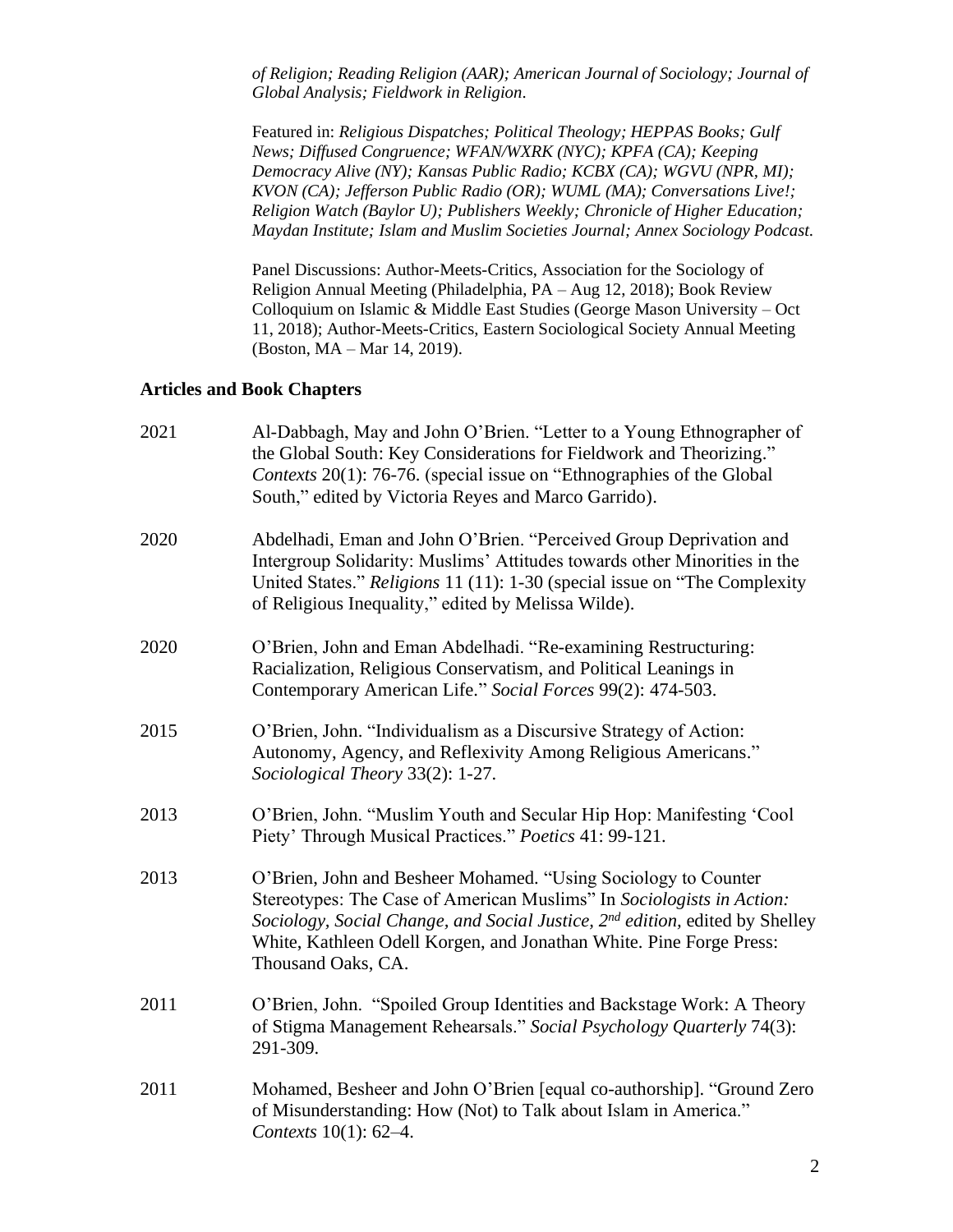## **Book Reviews**

| 2018 | O'Brien, John. Review of London Youth, Religion and Politics:             |
|------|---------------------------------------------------------------------------|
|      | Engagement and Activism from Brixton to Brick Lane, by Daniel Nilsson     |
|      | DeHanas. Contemporary Sociology 47 (5): 566-567.                          |
| 2013 | O'Brien, John. Review of The New Arab Man: Emergent Masculinities,        |
|      | Technologies, and Islam in the Middle East by Marcia Inhorn. Sociology of |
|      | <i>Religion, 74 (2): 286-288.</i>                                         |

## **Works in Progress**

- O'Brien, John. "Comfortable, Critical, Charitable, and Concerned: Service Labor Consumption Styles among Western expatriates in the UAE."
- O'Brien, John and Saba Karim Khan. "Ethnographic Methods in Pandemic Times: Rethinking Method and Theory in a Crisis."
- O'Brien, John. "Learning to be Un-Democratic: Political Assimilation in an Illiberal Environment."

### **REFEREED CONFERENCE PAPERS**

- 2019 "Superiors, Supervisors, Sympathizers, and Samaritans: Service Management Styles among Western expatriates in the UAE." ■ American Sociological Association Annual Meeting (New York, NY).
- 2019 "Working Hard or Free at Last?': Justifications of Domestic Worker Employment by Western Expatriates in the UAE," Mini-Conference on Globalization. ▪Eastern Sociological Society Annual Meeting (Boston, MA).
- 2018 "Justifying Domestic Workers: Western Employers of Nannies in the United Arab Emirates," Mini-Conference on Class and Culture, organized by Annette Lareau. ▪Eastern Sociological Society Annual Meeting (Baltimore, MD).
- 2018 "Critiques and Neutralizations of Extreme Inequality in Everyday Life: Western Expatriate Employers of Domestic Workers in the UAE." **Presented at the American Sociological Association Annual Meeting** (Philadelphia, PA).
- 2017 "Understanding the Social Position of Proximate Others: Dimensions of Inequality and Western Employers of Domestic Workers in the UAE." **• Presented at the Social Science History Association Annual Meeting (Montreal,** QC).
- 2017 "Reassessing Theories of the Conservative-Liberal Religious Divide using the Case of American Muslims."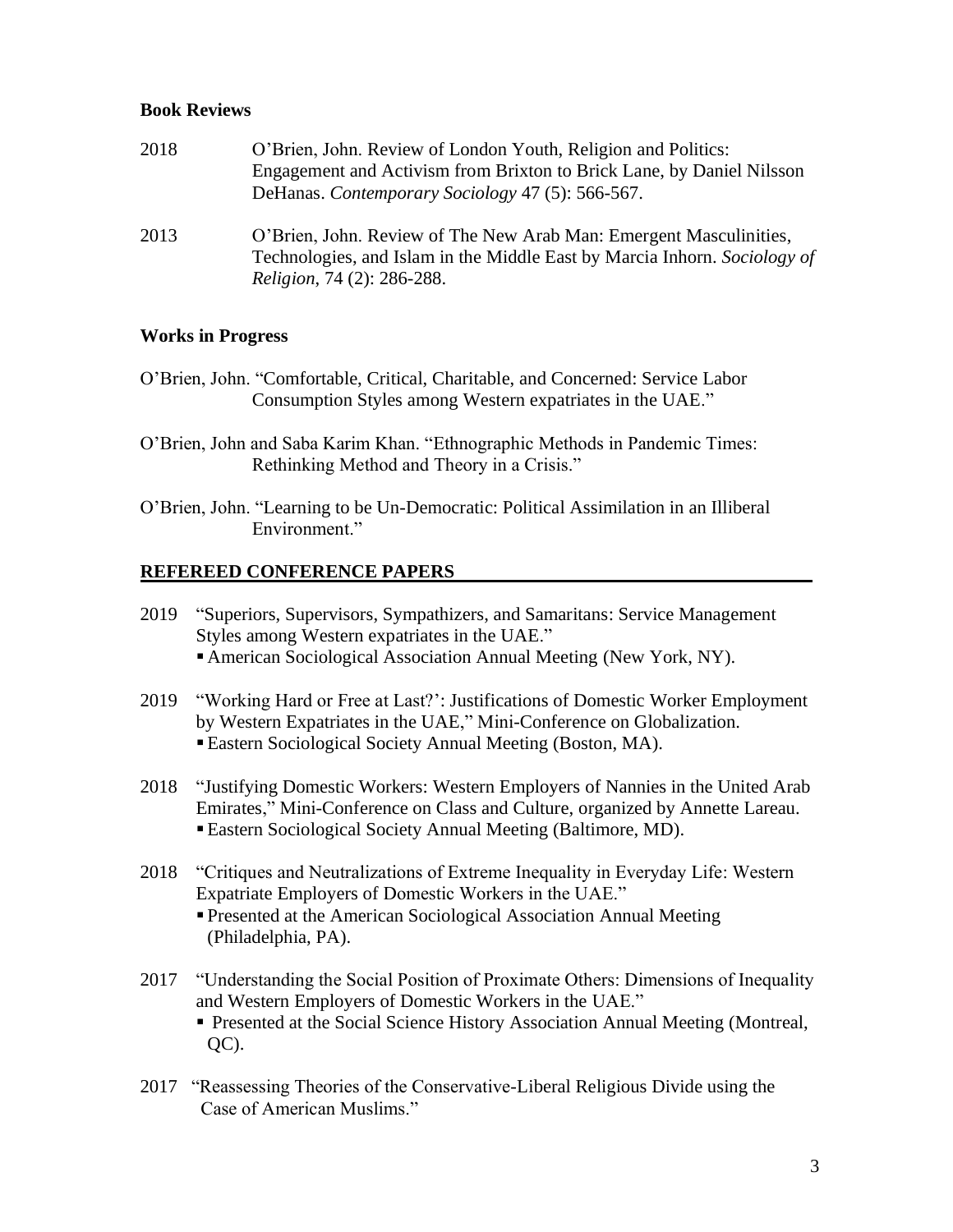**Presented at the Association for the Sociology of Religion Annual Meeting** (Montreal, QC).

- 2016 "American Abilities or Noble Vulnerability?: Divergent Methods for Responding to Harassment in an American Mosque"
	- **Presented at the American Sociological Association Annual Meeting (Seattle,** WA).
- 2015 "Two Kinds of Muslim Dating: Managing Multiple Ethical Systems in Everyday Life."

**Presented at the Comparative Ethnography Mini-Conference at the Eastern** Sociological Association Annual Meeting (New York, NY)

2014 "Individualism as a Discursive Strategy of Action: Autonomy, Agency, and Reflexivity Among Religious Americans"

**Presented at the Yale Center for Cultural Sociology 10th Anniversary Conference** (New Haven, CT) and the Annual Meeting for the American Sociological Association (San Francisco, CT)

- 2014 "Religious Individualism as Everyday Practice: Rethinking American Religion at the City Mosque"
	- Presented at the First Annual NYU Abu Dhabi Research Conference (Abu Dhabi UAE).
- 2013 "'Keeping it *Halal*': Secret Dating at an American Mosque."
	- **Presented at the Eastern Sociological Association Annual Meeting (Boston, MA),** the American Sociological Association Annual Meeting (New York, NY), and the Association for the Sociology of Religion Annual Meeting (New York, NY).
- 2012 "Muslim Youth and Secular Hip Hop: Manifesting 'Cool Piety' Through Musical Practices."
	- **Presented at the Association for the Sociology of Religion Annual Meeting** (Denver, CO).
- 2011 "'Keeping it *Halal*': Muslim Dating and Everyday Cultural Experimentation." **Presented at the Association for the Sociology of Religion Annual Meeting (Las** Vegas, NV).
- 2010 "The Everyday Navigation of Conflicting Cultural Systems: Musical Practices of Muslim American Youth."
	- **Presented at the Society for the Scientific Study of Religion Annual Meeting** (Baltimore, MD), the American Sociological Association Annual Meeting (Atlanta, GA), and the Association for the Sociology of Religion Annual Meeting (Atlanta, GA).
- 2008-9 "On the Management of Muslim Identity: Collective Stigma Response Work at an American Mosque."
	- Presented at the American Sociological Association Annual Meeting (San Francisco, CA), the Society for the Study of Social Problems Annual Meeting (San Francisco, CA), the Chicago Ethnography Conference (Chicago, IL), and the Stony Brook Ethnography Conference (New York, NY).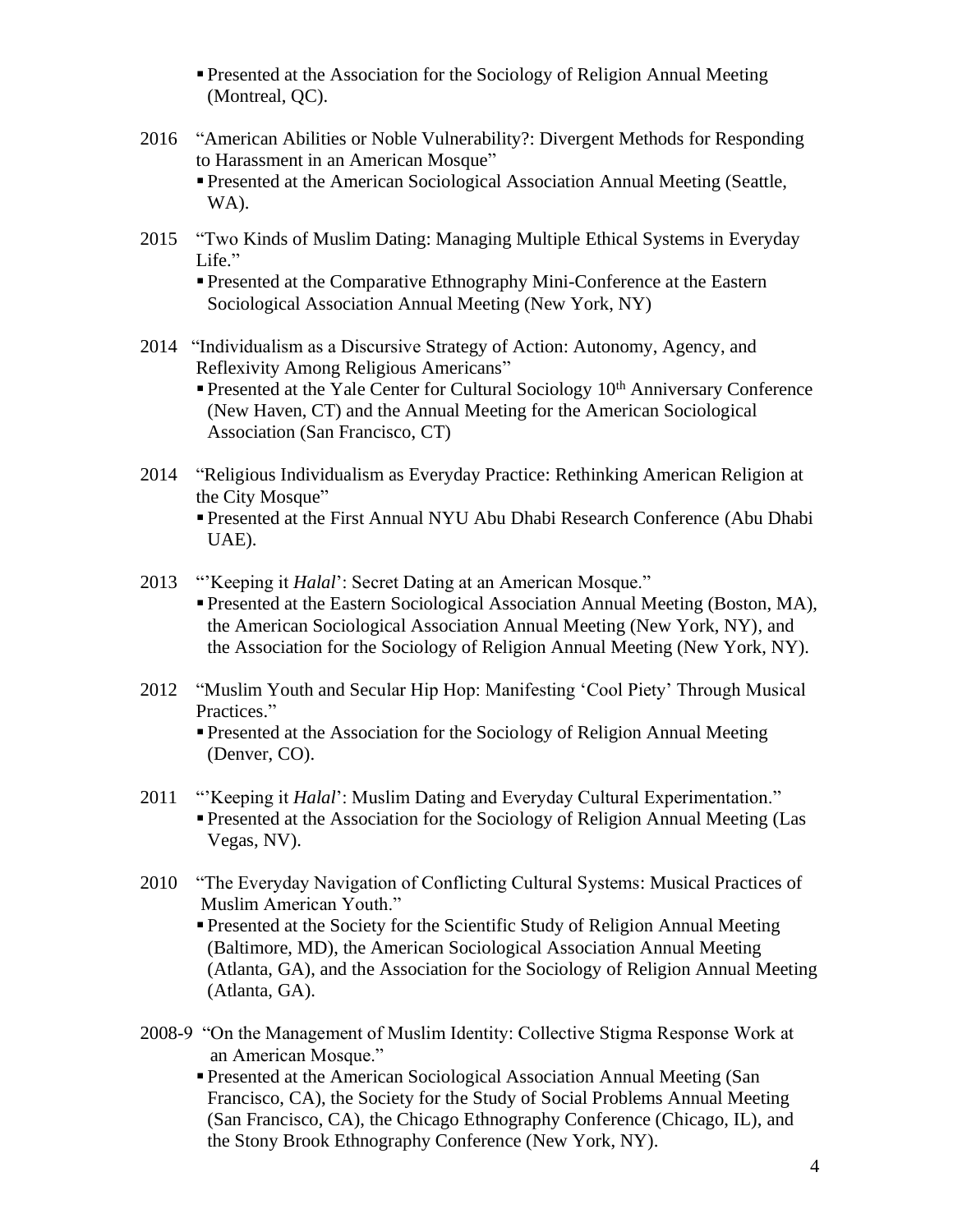## **INVITED TALKS AND OTHER PRESENTATIONS**

- 2021 Invited Speaker, "Theorizing Up," in Theorizing the Gulf Working Group Session, Oct 28, 2021, NYUAD on Zoom.
- 2021 Invited Discussant, Author Meets Critics Session for *Studying Lived Religion* by Nancy Ammerman (NYU Press) (comments submitted on video) ▪ Society for the Scientific Study of Religion Annual Meeting (Portland, OR).
- 2021 Invited Discussant, Author Meets Critics Session for *Agents of God* by Jeff Guhin (Oxford University Press) (comments submitted on video) ▪ Society for the Scientific Study of Religion Annual Meeting (Portland, OR).
- 2019 Invited Panelist, Book Symposium for *The New Arab Urban: Gulf Cities of Wealth, Ambition, and Distress* eds. Harvey Molotch and Davide Ponzini (NYU Press, 2019). ▪ NYU Abu Dhabi Social Sciences Division (Abu Dhabi, UAE).
- 2019 Organizer and Panelist, "The Seductions of Servitude: Becoming Liberals with Nannies in the UAE," Inaugural *Theorizing Gulf Cities Workshop* (co-organized with May Al-Dabbagh, guest speaker Harvey Molotch, NYU Sociology). ▪ NYU Abu Dhabi SRPP Program (Abu Dhabi, UAE).
- 2018 Invited Speaker, "Keeping It Halal: The Everyday Lives of Muslim American Teenage Boys," Graduate Seminar on Social Research, Sorbonne Abu Dhabi. ▪ Sorbonne University Abu Dhabi (Abu Dhabi, UAE).
- 2018 Invited Panelist, Special Session on "American Fears: Islam's Racialization and the Politics of Exclusion." ▪ American Sociological Association Annual Meeting (Philadelphia, PA).
- 2018 Moderator, "Music and Islam: Possibilities and Frictions," Visiting Artist and Audience Discussion. ▪ NYU Abu Dhabi Arts Center (Abu Dhabi, UAE).
- 2018 Invited Speaker, "From Humanists to Patrons: Interclass Relations and Elite Acculturation among Western migrants in the United Arab Emirates," NYU Sociology of Culture Workshop, organized by Paul DiMaggio. ▪ NYU New York Dept of Sociology (New York, NY).
- 2018 Invited Speaker, "Keeping It Halal: The Everyday Lives of Muslim American Teenage Boys," Brown University Public Humanities Lectures. ▪Brown University Dept of American Studies (Abu Dhabi, UAE).
- 2018 Invited Speaker, "Keeping It Halal: The Everyday Lives of Muslim American Teenage Boys," NYUAD Working Group on Identity Politics ▪ NYU Abu Dhabi Social Sciences Division (Abu Dhabi, UAE).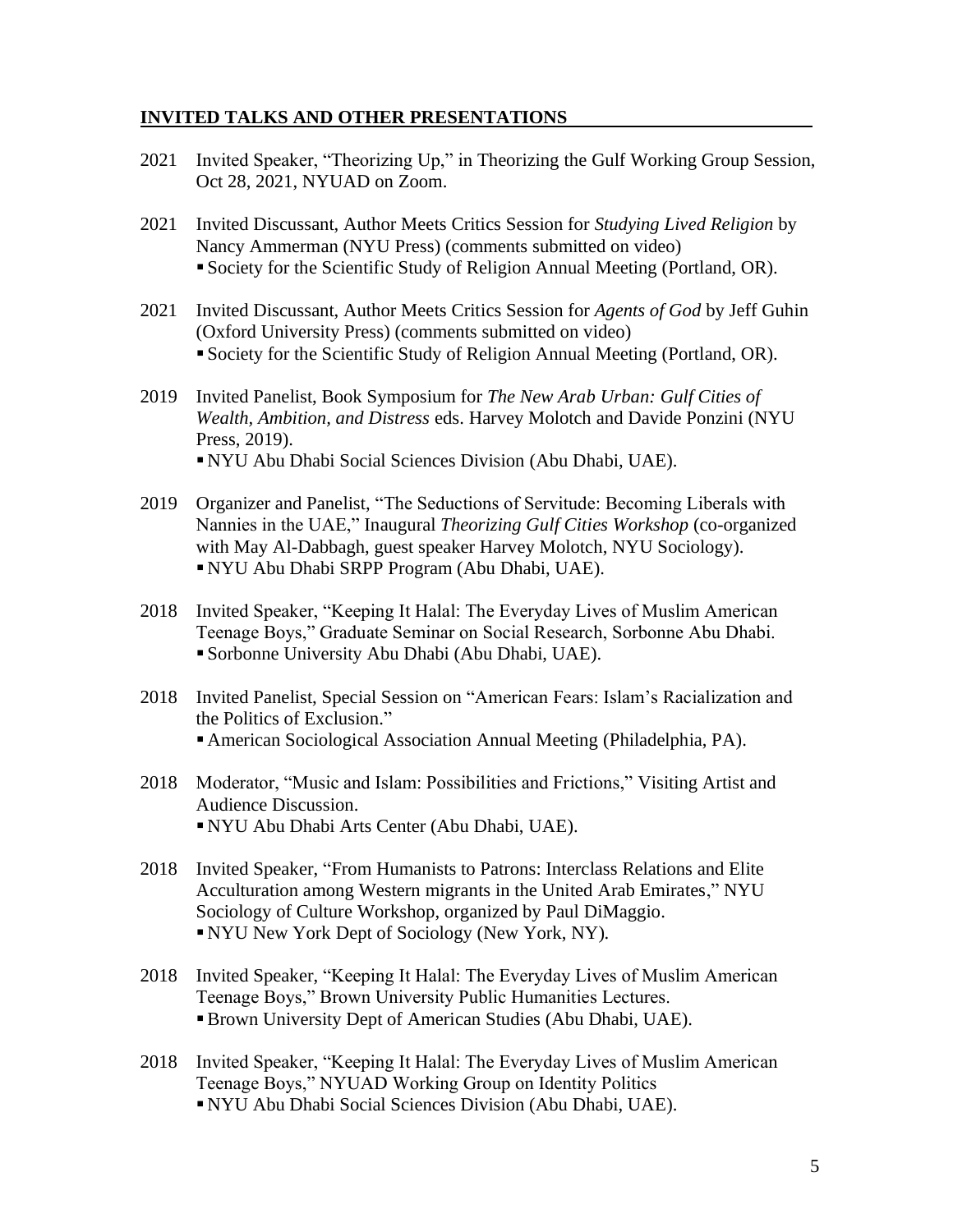- 2017 Invited Panelist, Book Symposium for *Spanish Legacies: The Coming of Age of the Second Generation* by Alejandro Portes (UC Press, 2016). ▪ NYU Abu Dhabi (Abu Dhabi, UAE).
- 2017 "Keeping It Halal: The Everyday Lives of Muslim American Teenage Boys," Book Release Talk. ▪ NYU Abu Dhabi Institute (Abu Dhabi, UAE).
- 2017 Organizer and Moderator, Special Session: "The Culture of Immigration: Understanding Migration Through (Non-Essentialist) Cultural Analysis." ■ American Sociological Association Annual Meeting (Montreal, QC).
- 2017 Invited Panelist, "Ethnography, Religion, and Reflexivity: A Panel Discussion." ▪ Association for the Sociology of Religion Annual Meeting (Montreal, QC).
- 2017 Respondent, Author Meets Critics Session for *Corporate Islam* by Patricia Sloane-White (Oxford Press) ▪ Association for the Sociology of Religion Annual Meeting (Montreal, QC).
- 2017 Moderator, Panel: "Muslims Millennials Today: Identity and Religion." ▪ NYUAD Institute (Abu Dhabi, UAE).
- 2017 Invited Speaker, "Religious Identity in a Changing Age: Insights from the USA to the UAE."

▪ Tabah Foundation (Abu Dhabi, UAE).

2015 "Two Kinds of Muslim Dating: Managing Multiple Ethical Systems in Everyday Life"

▪ Presented at the NYU Abu Dhabi Social Research and Public Policy Department Seminar Series (Abu Dhabi, UAE)

- 2014 "Preventing Radicalism among Muslim American Youth" ▪ Invited Presentation at the International Peace Institute Meeting on "Islamism in the West" (Manama, Bahrain)
- 2011 "Growing Up Muslim: The Everyday Lives and Cultural Dilemmas of Muslim American Youth" ▪ Presented at the Department of Sociology, New York University (New York, NY)
- 2011 Respondent, panel on "Islam and gender in Europe: subjectivities, politics, and piety." Comments presented at the American Academy of Religion Annual Meeting (San Francisco, CA).
- 2011 Respondent, panel on "Muslim Americans." Comments presented at the American Sociological Association Annual Meeting (Las Vegas, NV).
- 2010 Respondent, panel on "Notions of Religion around the Globe: Defining Religion from the Ground Up." Comments presented at the Society for the Scientific Study of Religion Annual Meeting (Baltimore, MD).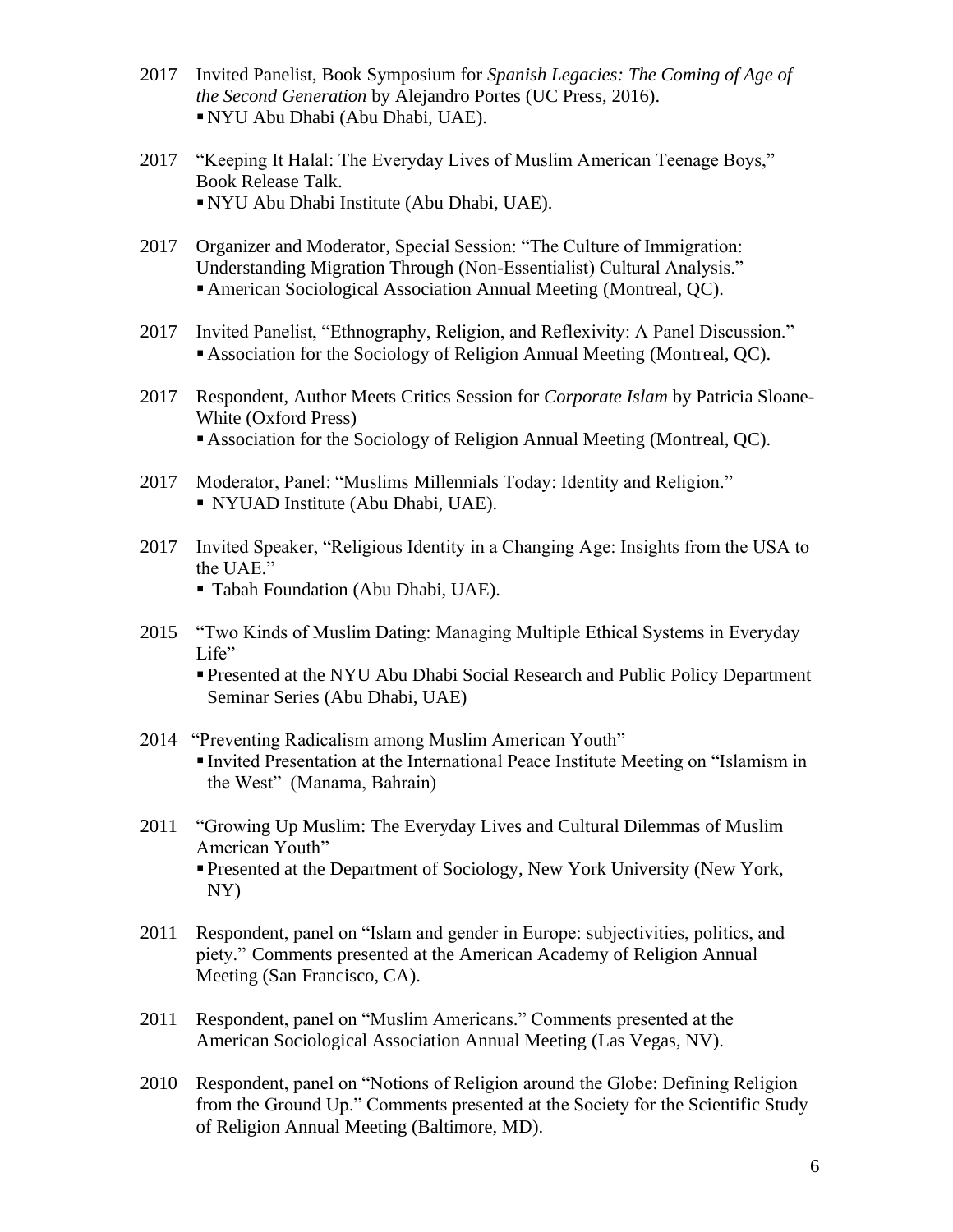# **TEACHING AWARDS AND GRANTS**

| 2010    | UCLA Sociology Department Excellence in Teaching Award                         |
|---------|--------------------------------------------------------------------------------|
| 2006-11 | <b>UCLA Graduate Fellowship</b>                                                |
| 2009-10 | UCLA Yearlong Graduate Research Mentorship Fellowship                          |
| 2007    | UCLA Summer Graduate Research Mentorship Fellowship                            |
| 2007    | Honorable mention, National Science Foundation graduate research<br>fellowship |

## **TEACHING**

**NYU Abu Dhabi** (all newly developed courses) Religion and Society Islam and Society Ethnographic Field Research Senior Capstone Project Seminar

# **University of California – Los Angeles**

Introduction to Sociology Collective Behavior and Social Movements Political Sociology Sociology of Mass Communication Contemporary Sociological Theory

### **COMMITTEE SERVICE**

| $2019 -$  | Member, Working Group on Global Academic Engagement                   |
|-----------|-----------------------------------------------------------------------|
| 2018-2019 | Member, SRPP Search Committee                                         |
| 2016-2019 | Member, Undergraduate Curriculum Committee                            |
| 2015-2016 | Member, SRPP Search Committee                                         |
| 2014-2015 | Member, Faculty Advisory Committee on Labor and Social Responsibility |
| 2013-2015 | Representative, Social Science Task Force for Research Priorities     |
| 2013-2014 | Member, NYU Abu Dhabi Institutional Review Board                      |